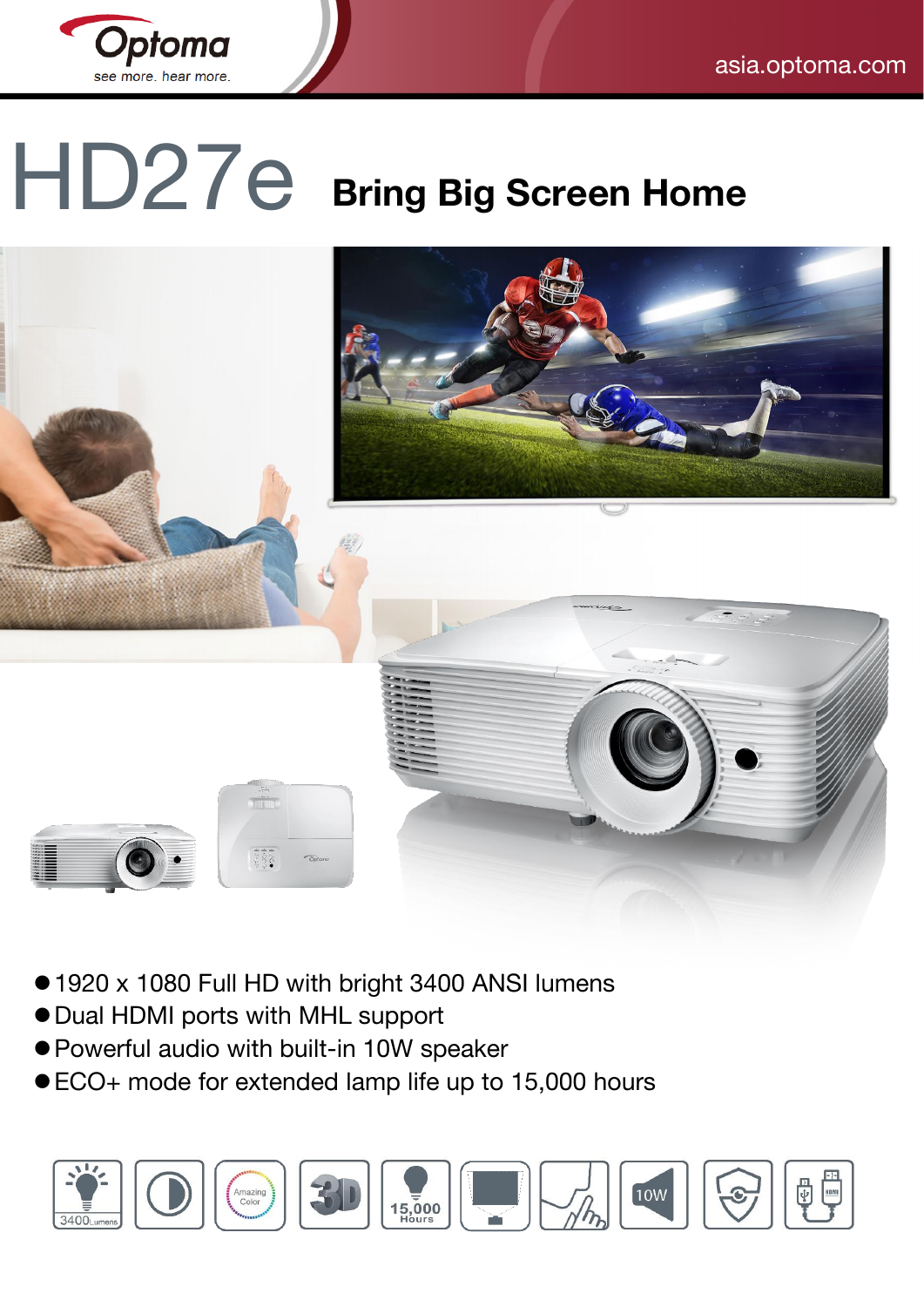

#### asia.optoma.com

## **Brilliant big screen entertainment**

#### **Bright 3400 Lumens**

The best choice for medium-sized spaces. Lights on The HD27e achieves viewing, vibrant in all conditions. near REC.709 color



## **High Contrast**

Adding more depth in both dark and bright scenes, the HD27e lets images come alive and text appear crisp and clear.



#### **Amazing Color**

gamut, the international HDTV standard to guarantee accurate reproduction of cinematic color exactly as the director intended. Color Gamut Coverage



#### **Full 3D display**

Capable to display true 3D content from almost any 3D sources.



# **Enhance performance**

#### **Lower Noise**

Only 25dB in ECO mode, quieter than a Whisper.



#### **Minimal Eye Strain**

Reflected light from the projector instead of direct light, can minimize direct blue light exposure, protect your eyes and making your viewing experience more enjoyable.

#### **Longer Lamp life**

Reduce the number of lamp changes with lamp life of up to 15000 hours (ECO+ Mode).



# **Flexible projection for challenging installations**

#### **Vertical Keystone Correction**

Adjust the vertical image angle to project a perfect square image. It is flexible for limited space configurations when the projector is placed at an off-angle.





#### **Easy connectivity**

With dual HDMI and MHL support, connect your mobile device directly to the projector by using a single MHL cable.

#### **Powerful 10W speaker**

Allows your content to be heard clearly and is easy to set up without the need for costly external speakers.